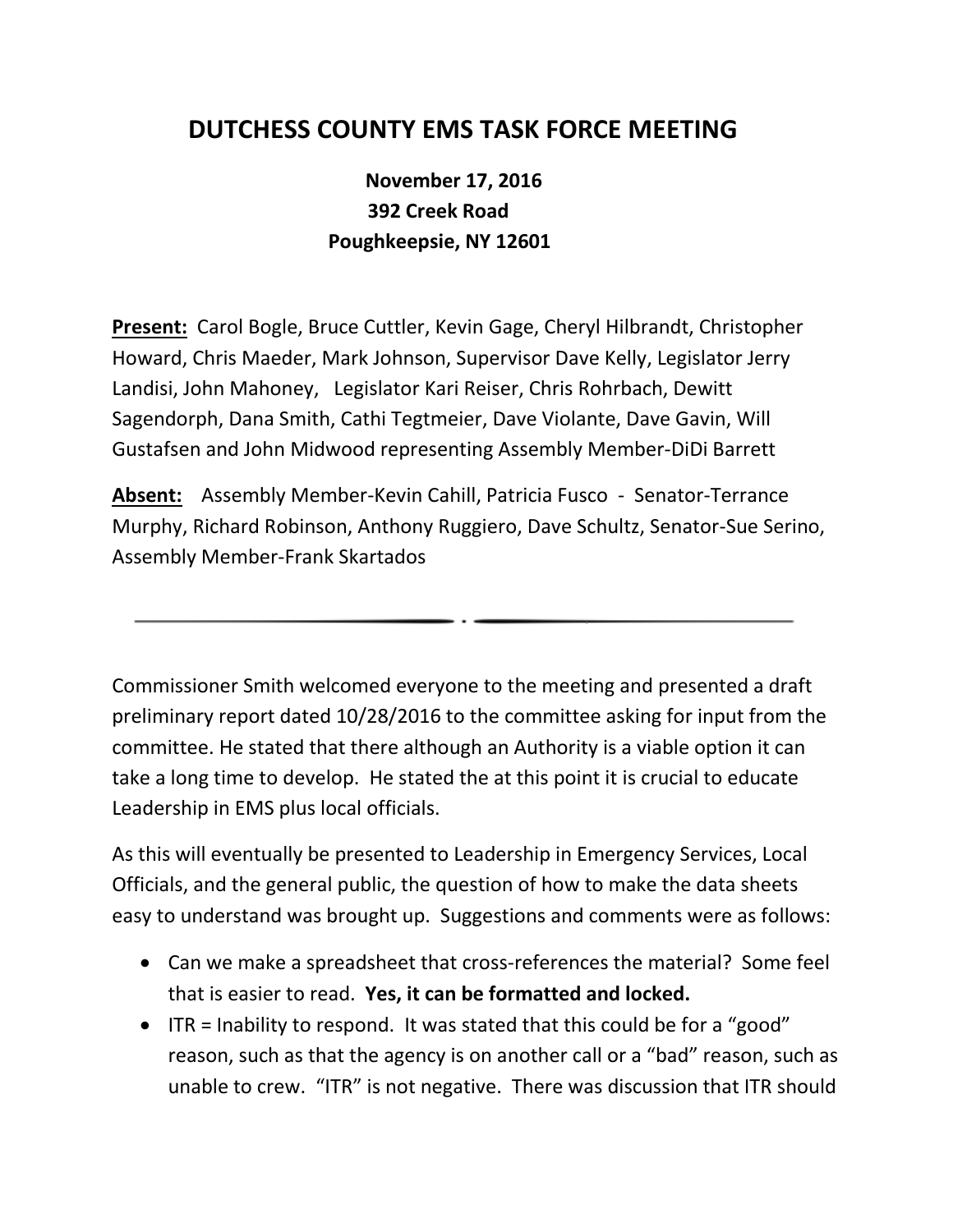be broken down so Unable to Crew numbers can be seen. **If ITR is high for whatever reason it is a problem. Off shift will not show up.**

- Communities need to understand this chart because they are not addressing the issues.
- Should there be a separate narrative section of the data?
- There should be an explanation of what is included and excluded in ITR.
- **Total number of calls need to be included in data**
- Is this a living document? **Not at this time.**
- **Everyone agreed that the public needs to know the facts.**
- In addition to being listed in the glossary, there needs to be an explaination of BLS, ALS, Flycar.

## **Options and Recommendations**:

Immediate: See PowerPoint slide 12

Intermediate: See PowerPoint slide 13

Long Term: See PowerPoint slide 14

• What is the time for getting this information out? **January was discussed but due to reorganizational meetings-possibly February.**

There was discussion on how to release. Supervisors and Mayors were suggest as receiving information first, then EMS, then public.

- Supervisors might ask their local EMS about this and EMS will not have seen this.
- EMS should be given the information first as it is about them.
- It was suggested that EMS and Supervisors/Mayors be presented together. This would be a long meeting. Plus Supervisors/Mayors might need more explanation (public too) because they are more unfamiliar with EMS.

It was decided this will be addressed later.